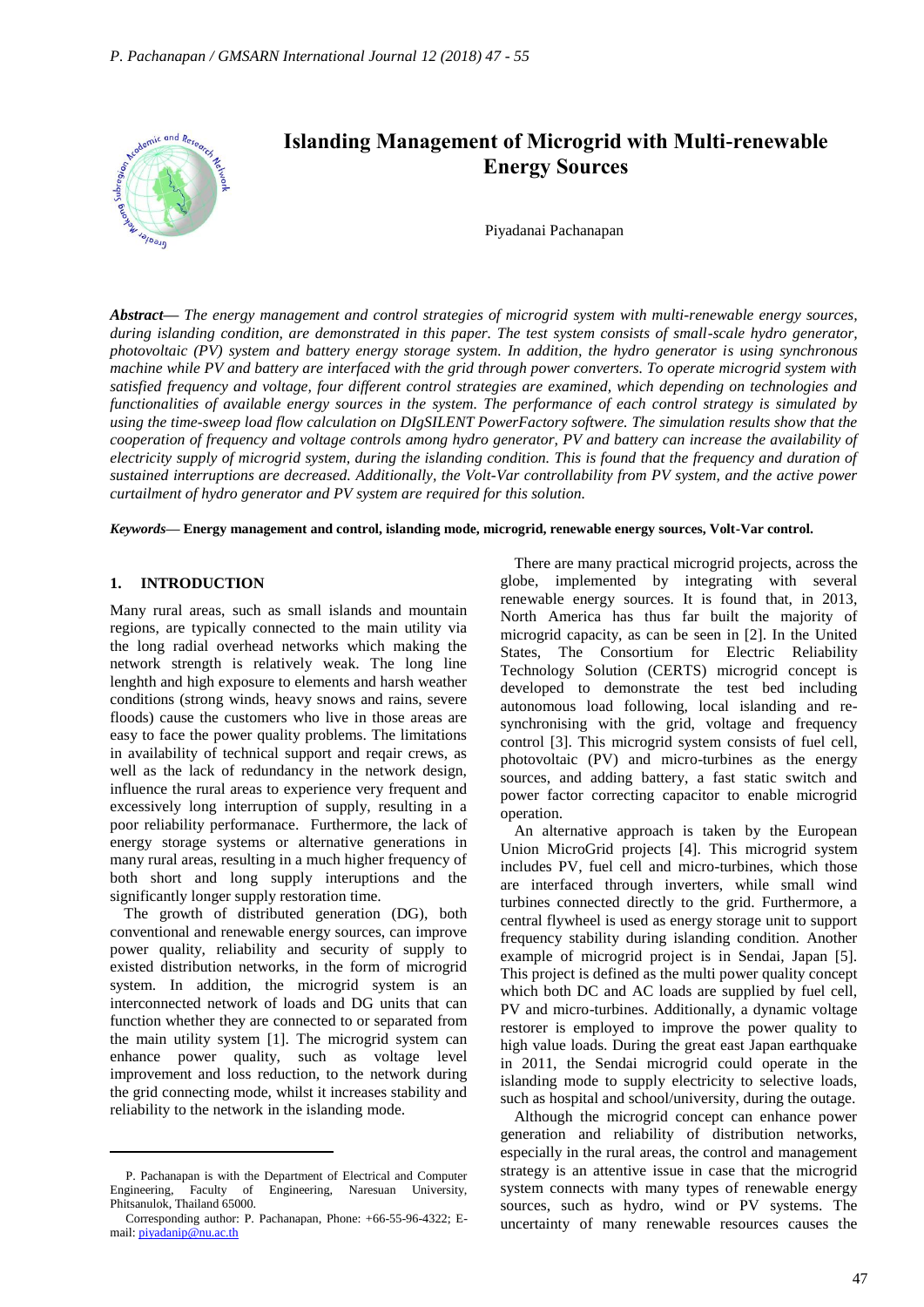difficulty to the microgrid system when operating the instantaneous power balancing process and to maintaining the voltage level within the statutory limits, particularly during the islanding condition. Therefore, the energy storage system, such as battery or supercapacitor, is necessary to dealing with the fast fluctuations of frequency and voltage level in the system. In grid-connecting mode, the battery can support additional power when the supply from the main grid and DG is insufficient. On the other hand, it can absorb the surplus power when the power generated by DG is excessive than the total load demand. Many energy management and control strategies among the energy storage system and DG such as PV and micro-turbine in the microgrid system are examined in [6]-[8]. The results showed that the fast active frequency and voltage controls from converter connected DG and battery can provide the power balancing performance effectively during the microgrid system is separated from the main grid.

The islanding management is required to maintain the microgrid system with satisfied frequency and voltage level, while the load shedding should be a few. The battery is generally selected as the main controllable device to deal with the suddenly changes of frequency and voltage, after the islanding condition is detected. The renewable energy sources remain connect to the system if they can provide frequency and voltage control abilities. Additional, the active power curtailments are applied in some energy sources, to prevent an excessive power supplied into the system. When the battery condition is low, the load shedding is then processed and all DG units are disconnected, resulting the microgrid system becomes loss of supply. In this situation, if the sunlight is available, the PV system will charge the battery. Later, selective loads and DG units will be reconnected again after the battery condition is high enough to supply the power, making the microgrid system is restored.

From the reviews, it was found that the small hydro power plants are not involved in many practical microgrid projects. Most of microgrid systems is implemented based on converter-connected DG such as micro-turbine and PV system. However, many rural areas, especially in South-East Asia, have a high potential to include the small hydro generator in the microgrid system to support the energy balancing process under the islanding mode. In this work, the test system consists of small hydro generator, PV and battery systems. The study aims to demonstrate the performances of microgrid system in terms of energy management and voltage control, when various control strategies are applied. The results from simulation studies based on practical load demand and PV generation will benefit the relevant person, such as the planning engineer, to consider the suitable control solution, as well as the choice of controller's functions, which should be applied to operate the islanded microgrid system.

## **2. TYPICAL MICROGRID ARCHITECTURE**

The typical microgrid architecture is showed in Fig. 1, adapted from [9], which consists of four parts: including,

**Distribution network:** The microgrid is usually a low voltage (LV) system, which can be DC or AC system depending on the load type. It is either interconnected to or isolated from a medium voltage (MV) network, with the fast response, by using the static disconnected switch.

**DG units:** The DG units in the microgrid system are normally small energy sources, such as PV, wind and micro-turbines, which typically interfaces to the AC system through the power electronic converters. The grid-side inverter of DG units can be used for supporting fast frequency and voltage controls.

**Energy storage units:** The energy storage devices typically are rechargeable battery or supercapacitor. The supercapacitor is used to support the power for the shortterm disturbances, while the battery can supply bulk energy over a longer duration. Both energy storage devices connect to the AC network via bi-directional converters which the energy can be stored or taken from the energy storage devices.

**Controlled and uncontrolled load:** The high value loads, such as hospital, should stay connect to the LV system during the islanding condition, while some loads can be reduced the energy consumption or to be disconnected from the microgrid system when the lacking of power generation from DG and energy storage units.



**Fig.1. Typical Microgrid Architecture.**

The microgrid control and management system, based on centralized control structure, typically consists of three level: device level at DG and energy storage units, microgrid central control (MGCC) and distribution management system (DMS) [10]. At the device level, DG and energy storage units try to generate power to the microgrid system that meet the grid requirement, both frequency and voltage. There are two control strategies are commonly used in this level. One is the peer-to-peer control which each DG and energy storage unit has an equivalent status and no single component is critical for the operation of microgrid. The DG and energy storage units can continue operating if the energy requirements are still satisfy, and thus plug-and-play capability is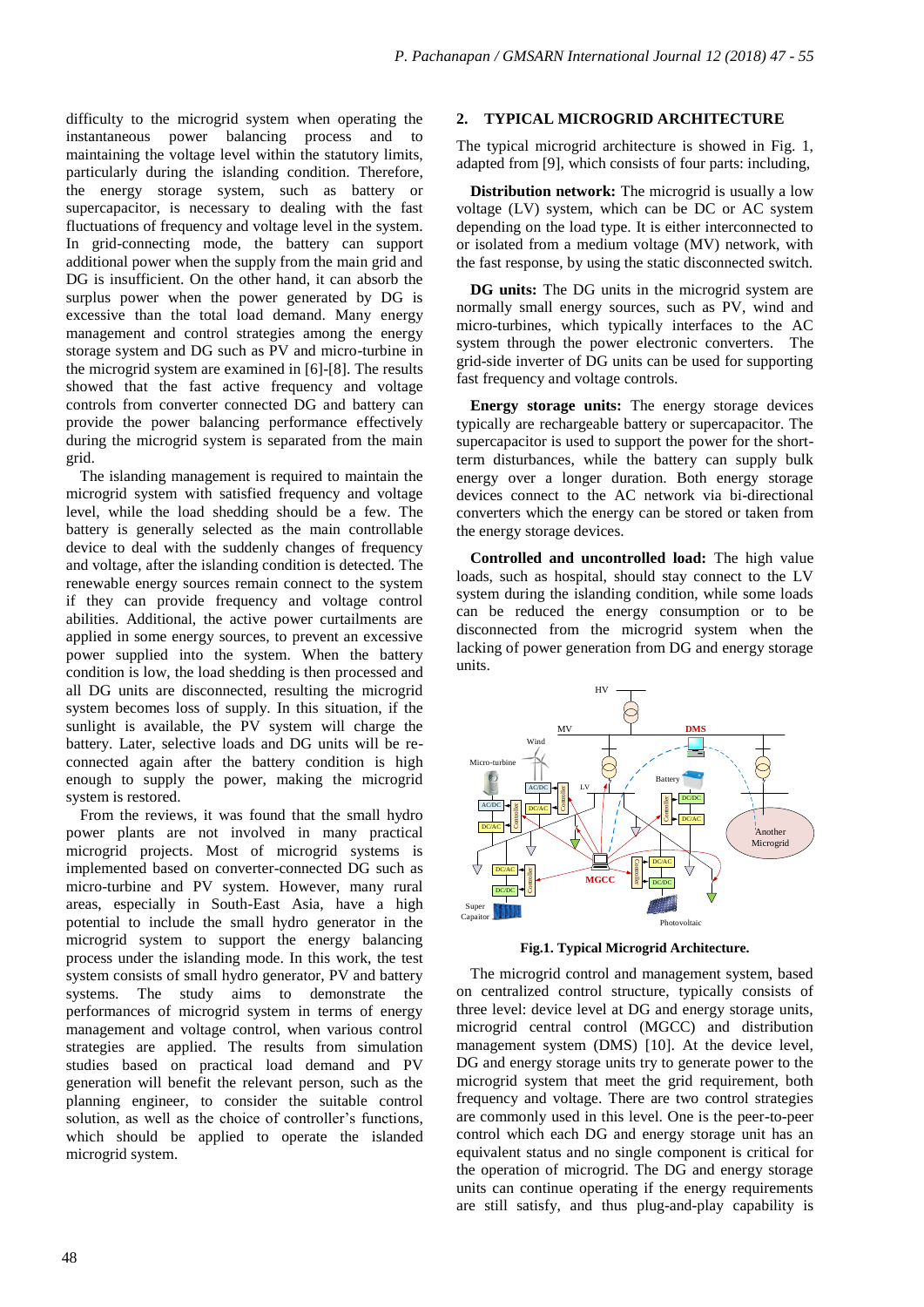achieved. The other strategy is the master-slave control, which the slave modules receive instructions from the master through communication channels. Additionally, a single DG or energy storage unit is selected as the master, to take the primary control action, while the other units are slaves. All controllable devices in both control schemes are also supervised by the central controller.

The MGCC is the key level in the centralized control scheme. In this level, the central controller can command and exchange information with other controllable devices in the microgrid system via communication links, such as optical fiber cable. The MGCC is used to coordinate power references of DG units and controllable loads, while each individual DG controller ensures that the set-point from the MGCC level is reached. In islanding mode, the MGCC will manage the power production from DG and energy storage units to match with the total load demand in the microgrid system. Thus, the voltage and frequency are regulated to not exceed their limits. Moreover, the MGCC is able to disconnecting the uncontrollable DG and specific loads with the aim to maintain the reliability of the system. Moreover, weather information (such as temperature, solar irradiance, water lever) and load forecasting data, are required to make the MGCC can handle the microgrid system, under either on- or off-grid condition, effectively.

At the DMS level, which is the top level, the power productions of microgrid systems in the same distribution network are managed to meet the over grid demands. Furthermore, the DMS can be included in the wide-active network management or acting as virtual power plant, which allow the very large numbers of small DG units to be aggregated, to enhance the network performances in terms of power quality, reliability and stability [11].

## **3. OPERATING STRATEGIES OF RENEWABLE ENERGY SOURCES AND STORAGE SYSTEM**

Small hydro generator and PV system are employed as renewable energy sources in this work, while the battery is chosen as the energy storage device. The hydro generator is based on synchronous machine and directly connecting to the network. On the other hand, both PV and battery are DC sources which will be connected to the grid through power electronic converter.

## *Small Hydro Generator*

The small scale hydro generators are widely used in the rural areas. The power plant is commonly based on runof-river design, which lacking of significant water storage, as seen in Fig. 2. The power output is decide by the water level which varies with rainfall. The power output of hydro turbine is given by, [1]

$$
P = QH\eta\rho g\tag{1}
$$

where *P* is output power (W), *Q* is flow rate  $(m^3/s)$ , *H* is effective head (m),  $\eta$  is overall efficiency,  $\rho$  is density of water  $(1000 \text{ kg/m}^3)$  and *g* is acceleration due to gravity.



**Fig.2. Run of River Hydro Power Plant.**

Typically, there are no automatic power and voltage controllers in the small hydro power plant. This means that the hydro turbine will product the power as much as possible to the microgrid system. Therefore, it may cause the surplus of power generation during islanding condition. To prevent this situation, the hydro generator will be disconnected or to be asked for the power curtailment if the active power controller is available. In addition, the power production of hydro generator can be reduced by adjusting the penstock valve position to dropping the water flow rate.

#### *Photovoltaic and Battery*

The modern grid-connected PV and battery systems are typically based on voltage source converter (VSC) which consists of DC/DC converter cascading with DC/AC inverter, as illustrated in Fig. 3. The energy source-side VSC establishes the maximum power extraction function whilst the grid-side VSC performs the grid interface control. The active and reactive powers from grid-side converter can be controlled follows the supervision from the MGCC. Although both PV and battery have the same converter configuration, the PV is using uni-directional power converter while the bi-directional power converter is employed for the battery system.



**Fig.3. Configurations of Grid-connected PV and Battery.**

For the PV system, the active power from PV is variable depending on the weather conditions, such as temperature and solar irradiance. The PV system will operate in maximum power extraction mode, which is the energy captured from the sun according to the maximum power extraction algorithm. During the grid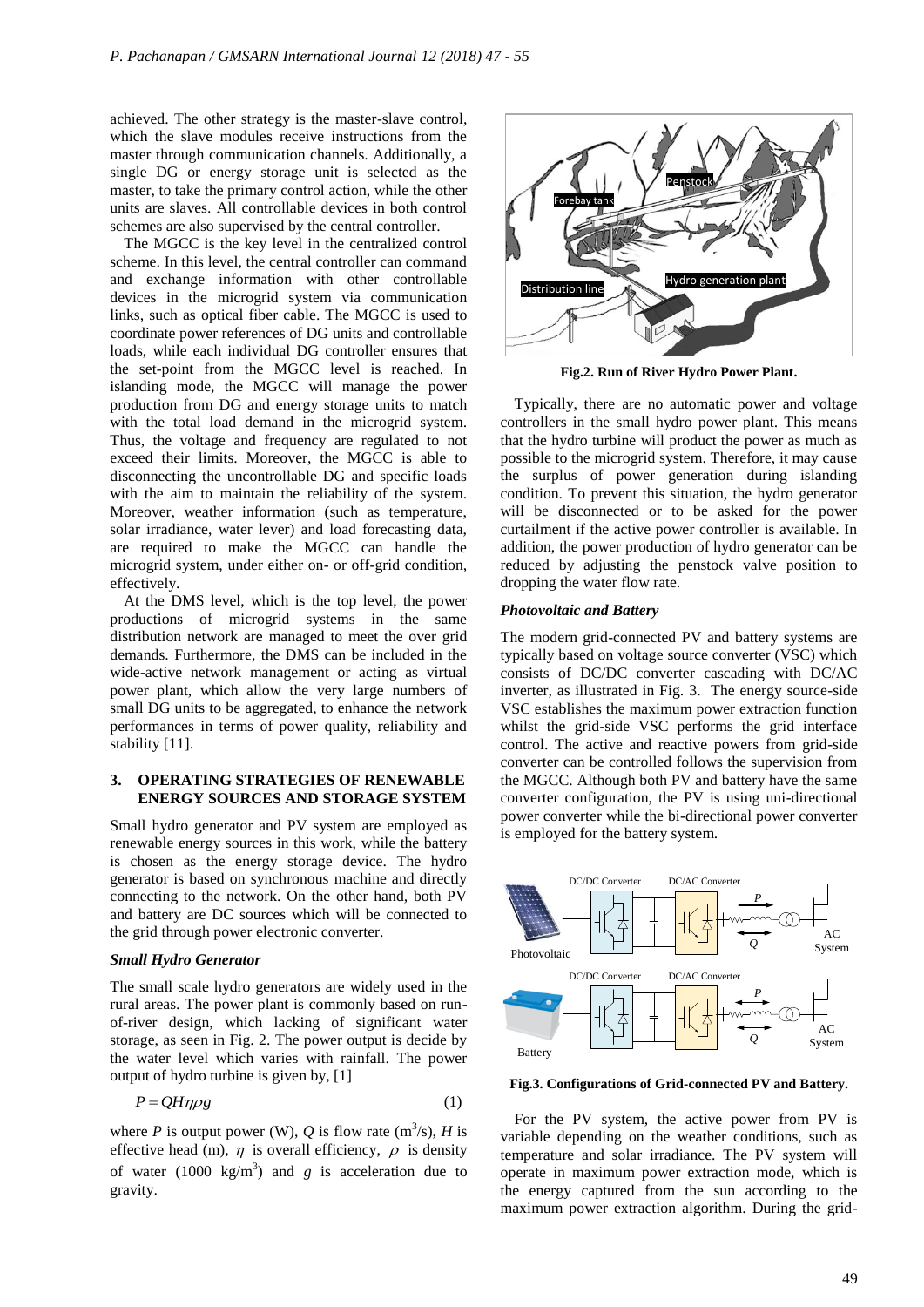connecting condition, the power converter of PV system can operate in either *PQ* or *PV* mode [9]. In *PQ* mode, the reactive power of PV system is controlled at the fixed value or to be generated by the MGCC demand while the active power is still produced according to a maximum power extraction rule. Alternatively, the *PV* mode will arrow the PV system providing voltage control, to maintaining the AC voltage of inverter at a desired value. The voltage controllability is limited by the maximum allowable reactive power  $(Q_{\text{max}})$  of PV system, which depends on the output power (*Ppv*) and the rated power of PV system (*Srated*). This allowance reactive power is calculated by,

$$
Q_{\text{max}} = \sqrt{S_{\text{rad}}^2 - P_{\text{PV}}^2} \tag{2}
$$

In case of battery energy storage system, the direction of active power of the battery is depending on it is charged or discharged. The battery sends active power to the microgrid system during the discharge mode, while, in the charge mode, the battery creates negative active power. The battery will be operated in charge or discharge mode is depending on the level of state-ofcharge (SOC). If SOC is high, the battery has been filled with electricity and ready to discharge power the system. Conversely, the battery should be recharged immediately when SOC is lower than the permission value. In term of reactive power produced by the battery, it is similar to the PV system which it is decided by the operating mode of the battery (*PQ* or *PV* mode) and the rated power of the grid-side converter. Moreover, the fast charging and discharging characteristics of the battery can be used to stabilize the power fluctuation from the PV generation, affected by the uncertain characteristic of sun intensity over the day.

In islanding mode, the grid-side inverter of either PV or battery, especially the one chosen as the master device, will operate as a grid-forming inverter aiming to emulate the behavior of a synchronous machine by providing a reference for voltage and frequency when the microgrid system is isolated from the main grid [12]. If two or more converter based PV and energy storage units participate in grid frequency and voltage controls, the droop control methods are applied to share active and reactive power among those PV and battery units. The frequency-droop and voltage-droop characteristics can be written as:

$$
P = -\frac{(f - f_0)}{K_P} \text{ and } Q = -\frac{(V - V_0)}{K_Q} \tag{3}
$$

where  $P$  and  $Q$  are the active and reactive powers produced by the inverter,  $K_P$  and  $K_Q$  are the droop gains,  $f_0$  and  $V_0$  are the reference frequency and voltage.

#### **4. TEST SYSTEM AND CASE STUDY**

The test system is 22 kV, 50 Hz distribution network which includes 100 kW hydro generator, 100 kW PV system and 100 kWh battery, as shown in Fig. 4. The battery's depth of discharge is 80%. A group of customers in the system has the daily aggregated demand as demonstrated in Fig. 5. Assuming the power output of hydro generator is constant for the whole day, while the PV generation varies following the availability of sunlight. Fig. 6, illustrates the power output characteristic of 100 kW PV system. The MGCC will detect the islanding condition, and the switches M1, M2, S1 can be disconnected by the decision of MGCC to keep reliability and stability of microgrid system during the islanding condition. Furthermore, the MGCC is able to adjust the power dispatched from battery and PV system, for load balancing process, to control the system frequency and voltage level within the statutory limits.



**Fig. 4. Test System.**

During grid-connecting condition, hydro generator and PV system dispatch active power according to the maximum extraction from their resources. There is no voltage control for hydro generator and PV system, which the PV system operates in *PQ* mode. The battery stays in healthy condition, assuming that the level of SOC is in high condition all the time. In addition, the battery may operate in *PV* smoothing mode to compensate the output fluctuation from PV system.

When the load break switch, G1, is opened, the MGCC receives the islanded command. The grid-side converters of energy sources are operated in islanding mode. The MGCC will find the optimal control strategy to manage the microgrid system during the off-grid condition, which depending on the availability and control functions of energy sources in the system. If hydro generator and PV system cannot provide active controllability, they will be forced to shut down by the MGCC. Then, the battery is a controllable device to support voltage and frequency controls. On the other hand, the hydro generator with power curtailment ability can be used as the base load generator of the microgrid system, due to the power output is quite steady.

The grid-side converters of PV and battery can be used to support frequency and voltage controls, based on the droop control methods. Additionally, the power curtailment control is required for the PV system to prevent over producing active power to the system, especially during the peak of solar intensity. The battery is able to support energy balancing and voltage control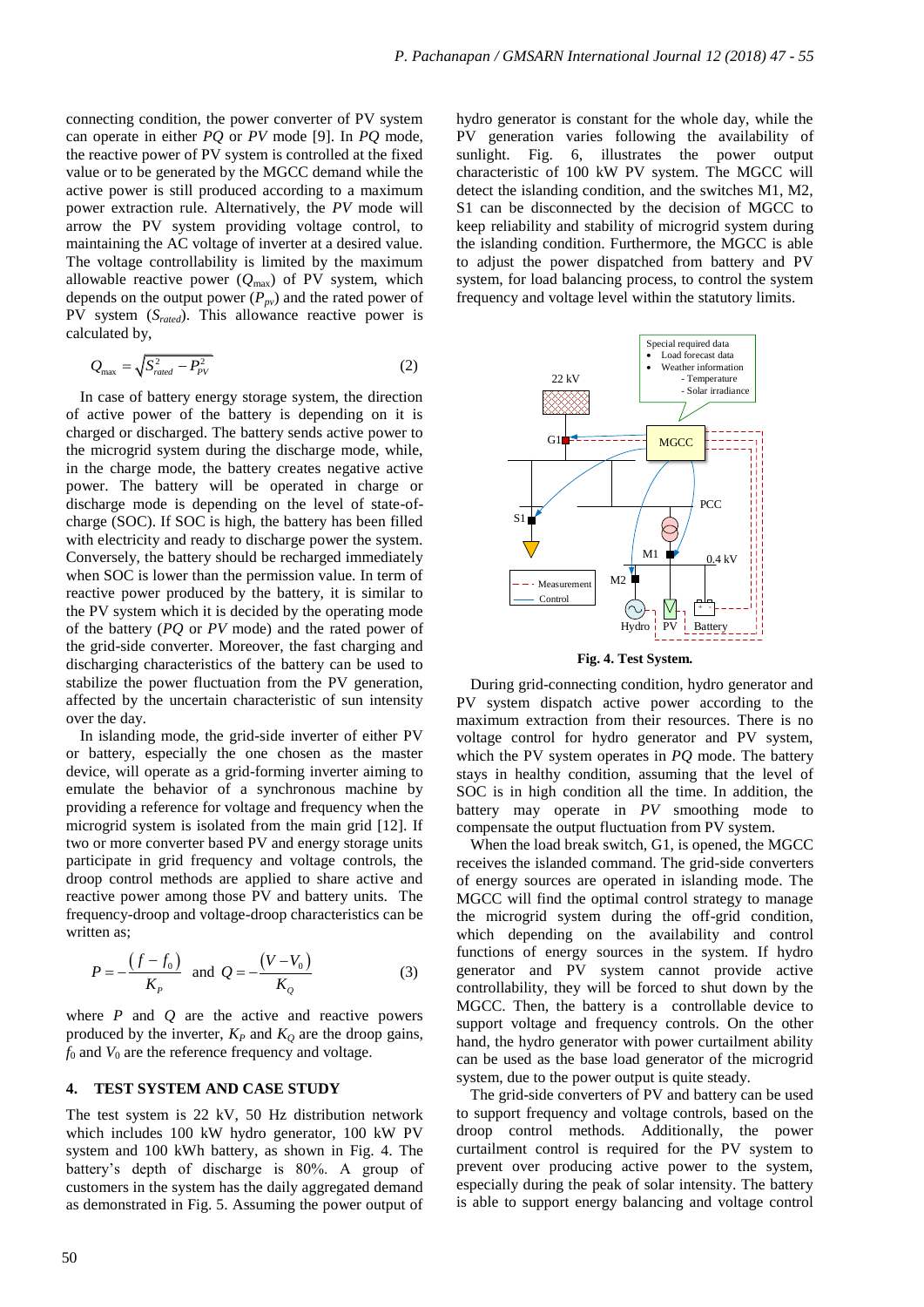until the SOC is in the low condition. After that, the MGCC will disconnect all DG units and loads, and then the microgrid system becomes outage. In this situation, the PV system is used for charging the battery if the sunlight is available. The microgrid operation is back to work after the battery SOC is ready to discharge again. Otherwise, it needs to wait until the main ultility is reconnected.

At initial condition, hydro generation supplies the power of 55 kW into the network, while the battery is fully charged at 100 %. The PV system operates in the *PQ* mode at unity power factor. The islanding condition is defined by tripping the switch G1, to disconnect the utility system from the microgrid system.





**Fig. 5. Load Demand Profile.**



The performances of microgrid operation during islanding condition are simulated by using the timesweep load flow calculation on DIgSILENT *PowerFactory* software. Assuming the utility system is separated from the microgrid system at 9.00 a.m., and then it is reconnected again at 21.00 p.m., on the same day (12 hours of islanding mode). During the isolation from the main grid, the load shedding is requested when the battery has the SOC is lower than 20 %. Consequently, the microgrid will be restarted after the battery is charged by PV system, until the level of SOC is 100 %. Alternatively, the battery is allowed to discharge energy if the SOC is over 50 %, in case of the sunlight has gone before the fully charged. In this study, the islanding management of microgrid system is exercised in four different strategies, as followings;

**Case 1:** No support from hydro generator and PV system, only battery storage system is used to operate the microgrid (i.e. the base case).

**Case 2:** No support from PV system, using hydro generator and battery system to operate the microgrid.

**Case 3:** Hydro generator, PV and battery systems are used to operate the microgrid, but PV system only support reactive power for the voltage control.

**Case 4:** Hydro generator, PV and battery systems are used to operate the microgrid. In this case, PV system can support both active and reactive power, which the power curtailment is available.

**Note that** the hydro generator can be adjusted only active power by reducing the water flow rate, while battery and PV systems are possible to support either active or reactive powers into the microgrid system.

## **5. SIMULATIONS AND RESULTS**

The simulation results of each case include the voltage profile, total load demand and power dispatched by energy sources, as can be seen from Fig. 7 to Fig. 10. The frequency and total duration of sustained interruptions that occur in each case are shown in Table 1. The performances of islanded microgrid system in four different control strategies are discussed as followings.

In case 1, it is assumed that the battery energy storage system (BESS) is only available device to offer active and reactive power to mictrogrid system during islanding condition, whilst the small hydro generator is tripped, by opening switch M2, and no support from PV system. The results in Fig. 7, shows that the battery can operate the system safely until the level of SOC is below 20 %, at 11.20 a.m. Hence, the MGCC will open switches S1 and M1, making all customers experience the outage. The PV system will start charging battery until the SOC is back to 100 % at 12.50 p.m.. When the battery is ready again, switches S1 and M1 are closed. The battery will support active and reactive powers to all loads again until it is in low condition at 15.00 p.m., and then the PV system will resume charging the battery for the second time. However, due to the sun intensity in the late afternoon is very low, so the PV system is able to charge the battery to reach 79.75 kWh (SOC  $>$  50 %) before the sunset at 19.00 p.m.. The battery then resumes to support system frequency and voltage controls again until it is out of service at 20.00 p.m.. Hence, the microgrid system will remain loss of electricity supply until the main grid is reconnected again, at 21.00 p.m.

In case 2 to case 4, assuming the hydro generator can provide active power adjustment. From the daily load profile in Fig. 5, it is found that the lowest demand in the microgrid system is about 25 kW. If the small hydro generator can decrease the output power to lower than that value, it can operate as the base load generator, and using either battery or PV system as the load following generator during the islanding condition. In this study, the active power from hydro generator will be reduced from 55 kW to 20 kW. To allow PV system supporting active and reactive powers, the MGCC will investigate the system frequency and voltage level, and then sending the control signals to the PV system. The active power of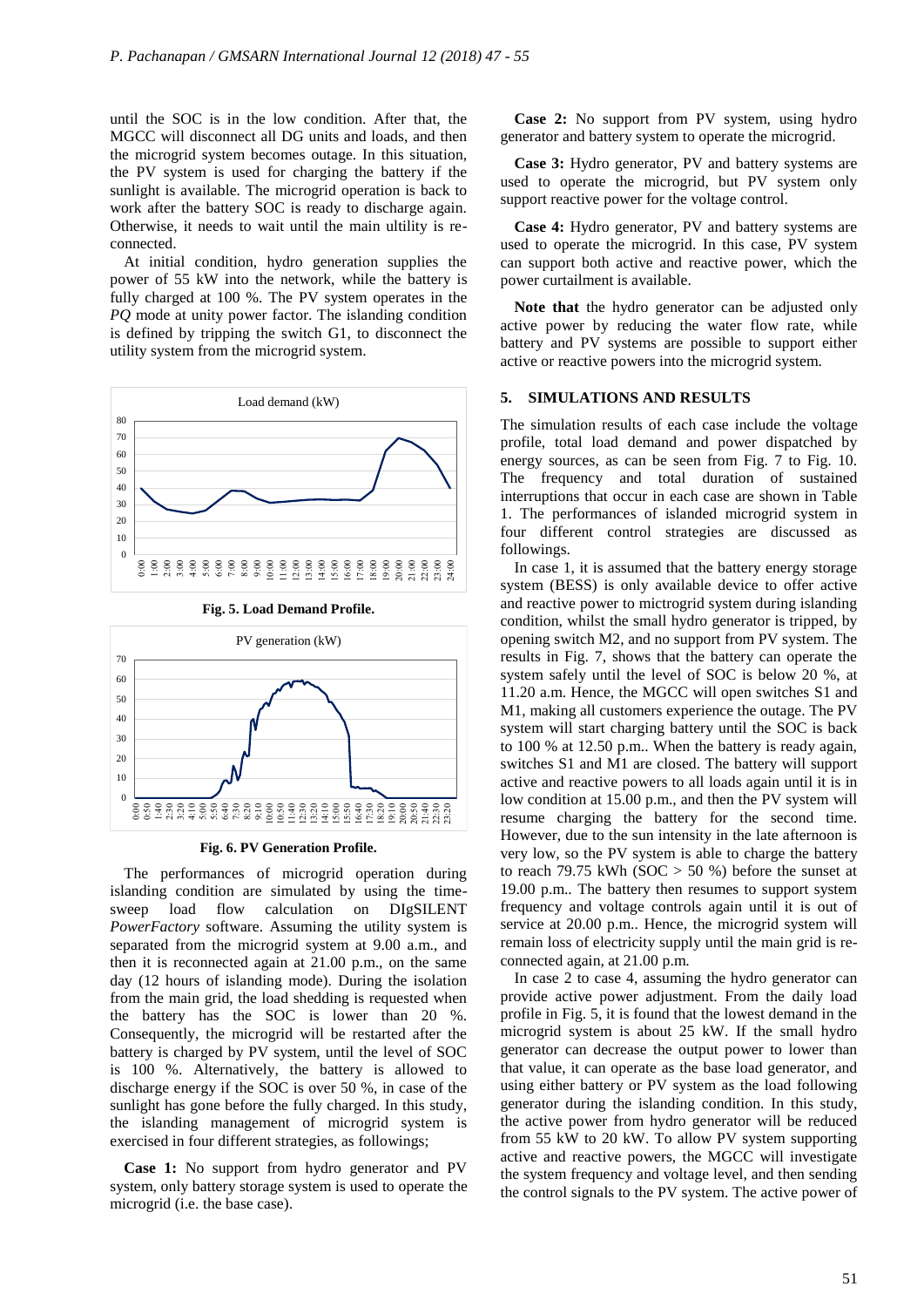the PV system will be curtailed if the frequency is high, and the PV system will inject the reactive power if the voltage is low. Moreover, all load and DG units are disconnected when the battery condition is low.

The simulation results of case 2 are illustrated in Fig. 8. In this case, during the main utility has lost, the small hydro generator remains connecting to the microgrid system, whereas the PV system is not included in gridforming process and to be deactivated by the MGCC demand. The power from hydro generator is reduced to 20 kW as the base load generation. The battery will product additional active and reactive powers for energy balancing and voltage control. Since the islanding mode started from 9.00 a.m., the hydro and PV systems can handle the microgrid system in a good manner until the SOC of battery is in the low condition, at 12.40 p.m.. Then, switches S1, M1 and M2 are opened to remove all loads and DG units from the microgrid system. The sustained interruption has occurred in the microgrid system for 1.30 hours during the PV system is charging the battery until the SOC resumes to 100%. Since 14.10 p.m., the microgrid system can re-supply electricity for all customers with the assist of hydro generator and battery storage system. It is found that battery can discharge energy until 17.30 p.m., after that all loads and DG units are disconnected again, for waiting PV system provides charging to the battery. However, the PV is unable to charge the battery to reach the  $SOC > 50 \%$ , due to the sun intensity is very low in the evening. Therefore, there is no electricity in the microgrid system since 17.30 p.m. until the main utility is available again at 21.00 p.m.

In case 3, it assumes that if the power curtailment of PV system is unavailable, the active power should not be dispatched to prevent the surplus power generation, especially during the noon time which the sun intensity is relatively high. Thus, in islanding mode, the PV system is only used as the Volt-Var controller (droop controller gain is 1%), similar to the DSTATCOM, without supplying active power into the system. From Fig. 9, it can be seen that the additional reactive power supported by PV system is able to extend the used of battery, comparing to case 2. The battery only inject active power for power balancing when the sun is still available. Since the main grid was isolated at 9.00 a.m., all energy sources can supply the electricity to the microgird system until 15.35 p.m. After that, the battery condition is low. The MGCC afterward trips all loads and energy sources from the microgrid system, causing the sustained interruption has occured for more than 3 hours. When the sunset at 19.00 p.m., the battery charging by PV system is finish, which the SOC is raised to 50.5 %. Hence, the MGCC re-connects all loads and DG units and resuming the system frequency and voltage controls again, but this time has no PV support due to the lack of sunlight. The electricity is available in the microgrid system until 19.40 p.m., then the SOC of battery is lower than 20% and then the load shedding is requested. The interruption of supply has remained in the microgrid system until the main grid is able to supply again at 21.00 p.m.

In case 4, the small hydro generator will decrease the power output to 20 kW and the PV system will support additional active and reactive powers, after the islanding condition is detected. The battery is only providing system frequency and voltage controls when the supports from hydro generator and PV system are insufficient. The simulation results in Fig. 10, illustrate that the hydro generator acts as the base load machine in the islanding operation. The PV system will inject reactive power to control the voltage level, while the active power is curtailed, during the time that the sun intensity is relative high, to maintain the system frequency within the limit. Due to the solar irradiance is very low after 16.15 p.m., the dispatched powers from hydro and PV systems are lower than the total load demand. Hence, the battery will start to support additional active and reactive powers. All energy sources can provide the availability of supply in the microgrid system until 19.00 p.m., without any load shedding. After that, the sunlight is unavailable and PV system cannot provide the charging process to the battery. All load and DG units are then disconnected by opening switches S1, M1 and M2, and hence the microgrid system will be loss of supply until the system resumes to the grid-connecting condition again at 21.00 p.m..

From the Table 1, it can be seen that the control operation of case 1, which using only battery, has the highest number in terms of frequency (3 times) and the total duration (6 hours 30 minutes) of sustained interruption. On the other hand, in case 4, the use of all energy source to support active and reactive powers with power curtailment ability and Volt-Var control can increase the availability of electricity supply in the microgrid system. It is found that the number of interruption event is reduced to only one, as well as the loss of supply duration is reduced to 2 hours.

| Case | Number of sustained<br>interruption event | Total duration of<br>sustained interruption |
|------|-------------------------------------------|---------------------------------------------|
|      |                                           | 6 hours 30 minutes                          |
|      |                                           | 6 hours                                     |
|      |                                           | 4 hours 45 minutes                          |
|      |                                           | 2 hours                                     |

**Table 1. The Summary of Sustained Interruption Event and Duration during Islanding Condition**

### **6. CONCLUSION**

This work examines the islanded microgrid system with multi-renewable energy sources in different control and management strategies. The test system consists of hydro generator, PV and battery systems. The battery energy storage system is widely used as a main controllable device to dealing with power balancing mechanism and system voltage control when the main utility is disconnected. However, using only battery maybe not insufficient if the islanding condition is taking a longer restoration time. Then, the control operation among participated energy sources and energy storage devices is applied to increase the performance of microgrid system in terms of energy management and voltage control.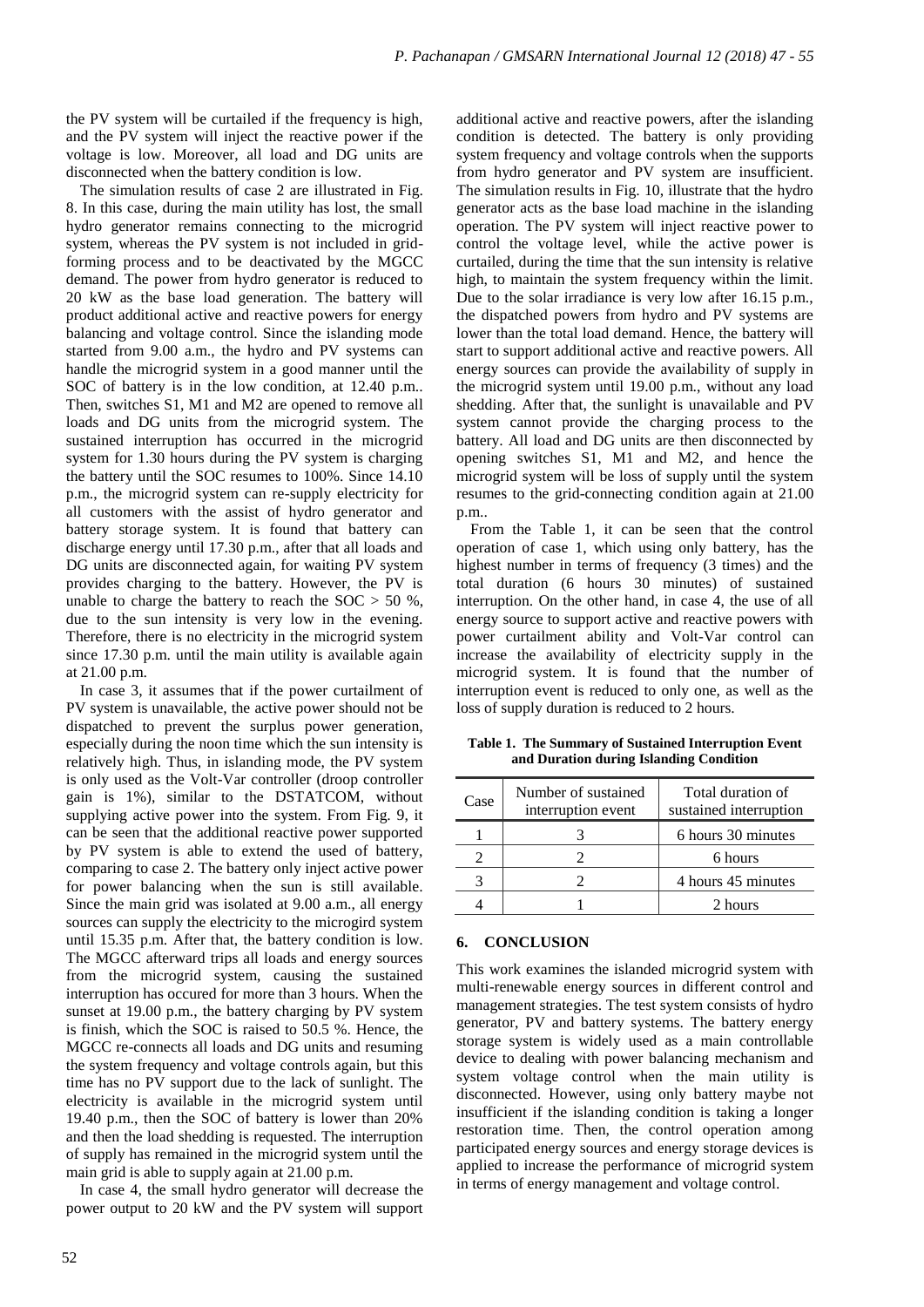

**Fig. 7. Simulation Results of Case 1 (System voltage, Total demand, Outputs of Hydro generator, Battery and PV system).** Annex: /4



**Fig. 8. Simulation Results of Case 2 (System voltage, Total demand, Outputs of Hydro generator, Battery and PV system)** Annex: /4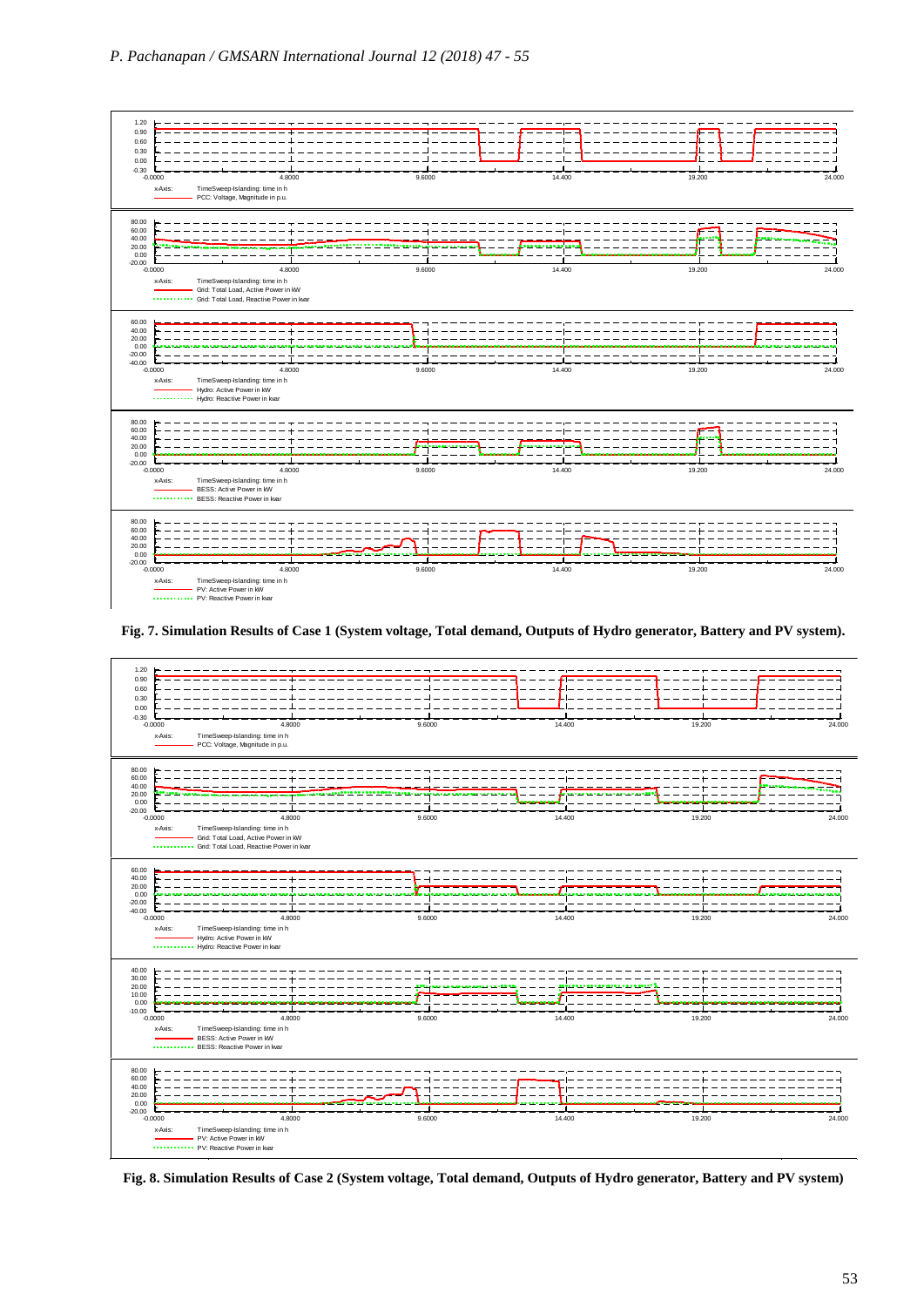

**Fig. 9. Simulation Results of Case 3 (System voltage, Total demand, Outputs of Hydro generator, Battery and PV system).** 



**Fig. 10. Simulation Results of Case 4 (System voltage, Total demand, Outputs of Hydro generator, Battery and PV system).**